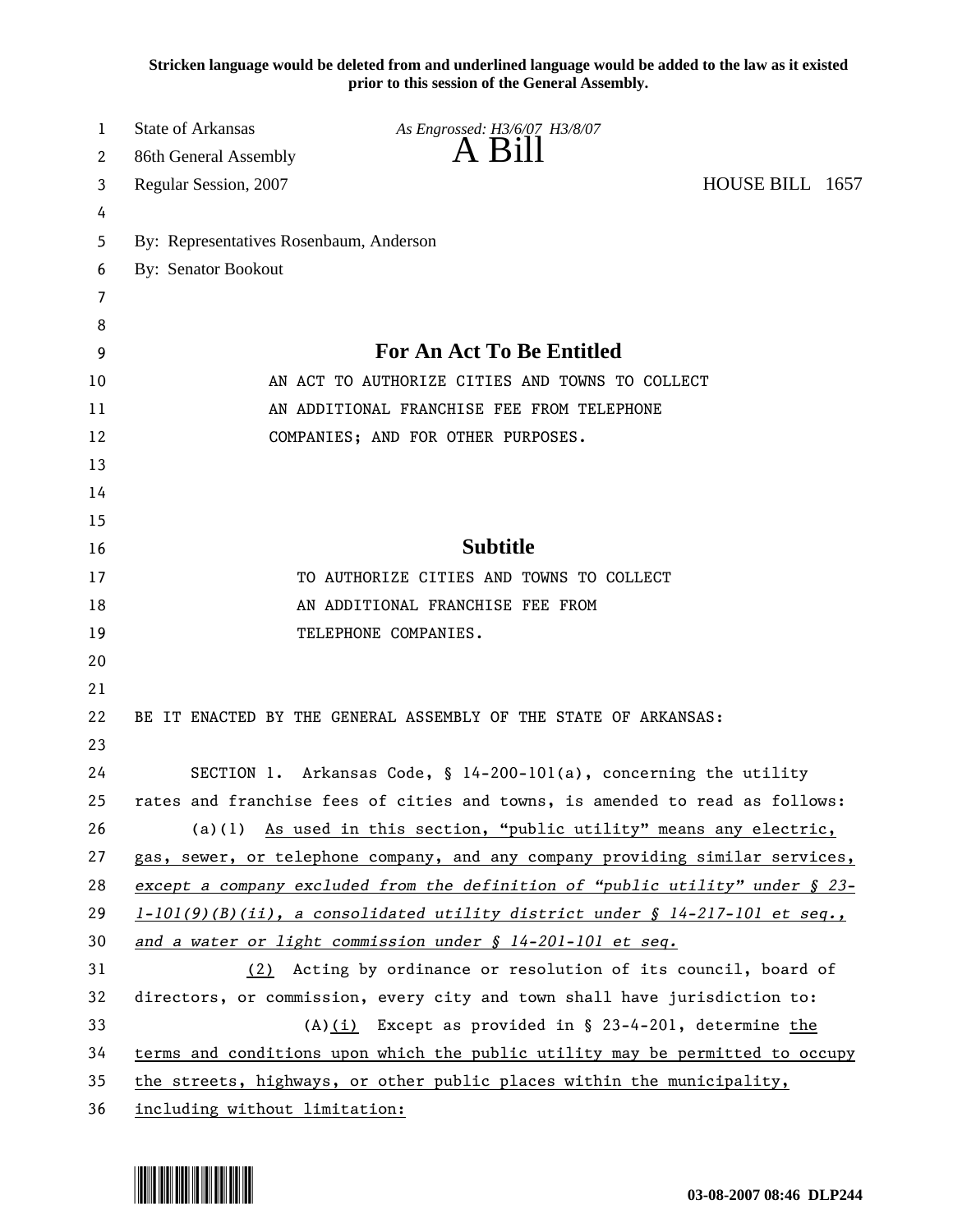| 1  | (a) the The rates, quality, and character of                                                                                                                                                                                                                                                                           |  |  |
|----|------------------------------------------------------------------------------------------------------------------------------------------------------------------------------------------------------------------------------------------------------------------------------------------------------------------------|--|--|
| 2  | each kind of, and rates for, product or service to be furnished or rendered                                                                                                                                                                                                                                            |  |  |
| 3  | by any a-public utility within the city or town and all other terms and                                                                                                                                                                                                                                                |  |  |
| 4  | conditions; and                                                                                                                                                                                                                                                                                                        |  |  |
| 5  | (b) $\frac{1}{2}$ $\frac{1}{2}$ $\frac{1}{2}$ $\frac{1}{2}$ $\frac{1}{2}$ $\frac{1}{2}$ $\frac{1}{2}$ $\frac{1}{2}$ $\frac{1}{2}$ $\frac{1}{2}$ $\frac{1}{2}$ $\frac{1}{2}$ $\frac{1}{2}$ $\frac{1}{2}$ $\frac{1}{2}$ $\frac{1}{2}$ $\frac{1}{2}$ $\frac{1}{2}$ $\frac{1}{2}$ $\frac{1}{2}$ $\frac{1}{2}$ $\frac{1}{2$ |  |  |
| 6  | upon which the public utility may be permitted to occupy the streets,                                                                                                                                                                                                                                                  |  |  |
| 7  | highways, or other public places within the municipality, and.                                                                                                                                                                                                                                                         |  |  |
| 8  | (ii) the The ordinance or resolution shall be deemed                                                                                                                                                                                                                                                                   |  |  |
| 9  | prima facie reasonable, provided that.                                                                                                                                                                                                                                                                                 |  |  |
| 10 | (iii) no A franchise fee for a utility including a                                                                                                                                                                                                                                                                     |  |  |
| 11 | telephone company providing services other than basic local exchange service                                                                                                                                                                                                                                           |  |  |
| 12 | shall not exceed the higher of the amount in effect as to that entity on                                                                                                                                                                                                                                               |  |  |
| 13 | January 1, 1997, or four and one-quarter percent $(4\ 1/4\%)$ , unless agreed to                                                                                                                                                                                                                                       |  |  |
| 14 | by the affected utility or approved by the voters of the municipality;                                                                                                                                                                                                                                                 |  |  |
| 15 | (B) Require a telephone company providing basic local                                                                                                                                                                                                                                                                  |  |  |
| 16 | exchange service to pay a reasonable franchise fee not to exceed the higher                                                                                                                                                                                                                                            |  |  |
| 17 | of the amount of the telephone company's franchise fee on January 1, 1997, or                                                                                                                                                                                                                                          |  |  |
| 18 | a fee equal to four and one-quarter percent $(4\frac{1}{4})$ of the revenues received                                                                                                                                                                                                                                  |  |  |
| 19 | by the telephone company from providing basic local exchange services,                                                                                                                                                                                                                                                 |  |  |
| 20 | unless:                                                                                                                                                                                                                                                                                                                |  |  |
| 21 | (i) A higher rate or franchise fee is approved by                                                                                                                                                                                                                                                                      |  |  |
| 22 | the voters of the municipality; or                                                                                                                                                                                                                                                                                     |  |  |
| 23 | The telephone company agrees to pay a higher<br>(ii)                                                                                                                                                                                                                                                                   |  |  |
| 24 | percentage or on services offered in addition to basic local exchange                                                                                                                                                                                                                                                  |  |  |
| 25 | services;                                                                                                                                                                                                                                                                                                              |  |  |
| 26 | (B)(C) Require of any public utility such additions and                                                                                                                                                                                                                                                                |  |  |
| 27 | extensions to its physical plant within the municipality as shall be                                                                                                                                                                                                                                                   |  |  |
| 28 | reasonable and necessary in the interest of the public and to designate the                                                                                                                                                                                                                                            |  |  |
| 29 | location and nature of all such additions and extensions, the time within                                                                                                                                                                                                                                              |  |  |
| 30 | which they must be completed, and all conditions under which they must be                                                                                                                                                                                                                                              |  |  |
| 31 | constructed; and                                                                                                                                                                                                                                                                                                       |  |  |
| 32 | $\left(\frac{1}{2}\right)$ Provide a penalty for noncompliance with the                                                                                                                                                                                                                                                |  |  |
| 33 | provisions of any ordinance or resolution adopted pursuant to the provisions                                                                                                                                                                                                                                           |  |  |
| 34 | of this chapter <sub>i</sub> .                                                                                                                                                                                                                                                                                         |  |  |
| 35 | Nothing herein in this section shall limit the authority<br>(D)(3)                                                                                                                                                                                                                                                     |  |  |
| 36 | of the public utility to collect from its customers residing in each                                                                                                                                                                                                                                                   |  |  |